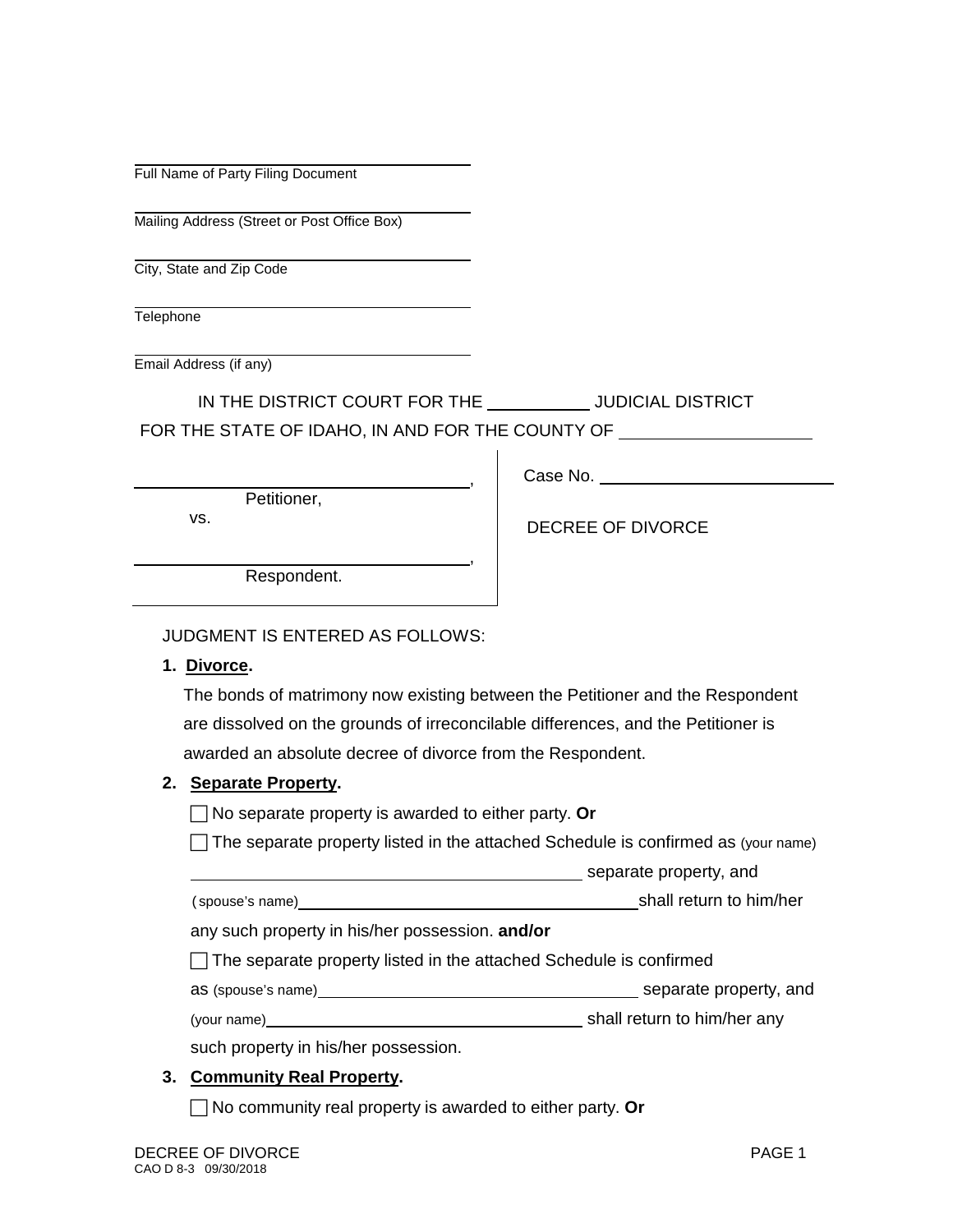◯ Community real property is awarded as set out in the attached Schedule.

# **4. Community Personal Property.**

No community personal property is awarded to either party. **Or**

 $\Box$  Each party is awarded the community personal property now in his or her possession.

 $\Box$  Community personal property is awarded as set out in the attached Schedule. Each party shall deliver to the other any of the community personal property currently in his/her possession that is awarded to the other party, and the parties shall execute and deliver any documents necessary to effectuate the property division.

## **5. Community Debts.**

No community debt is assigned to either party. **Or**

 $\Box$  Each party shall pay the debts as listed in the attached Schedule as or before they become due and each party shall hold the other party harmless for any further liability concerning these debts.

## **6. Debts Incurred Since Separation.**

 $\Box$  Each party shall assume any debt incurred by that party since (date)  $\Box$ 

 , the date of the parties' separation. Each party shall pay those debts as or before they become due and hold the other party harmless for any liability concerning those debts.

# **7. Name Change.**

**is restored to the former last** name of .

Date: **Date: Date: Date: Date: Date: Date: Date: Date: Date: Date: Date: Date: Date: Date: Date: Date: Date: Date: Date: Date: Date: Date: Date: Date: Date: Date: Date:**

Magistrate Judge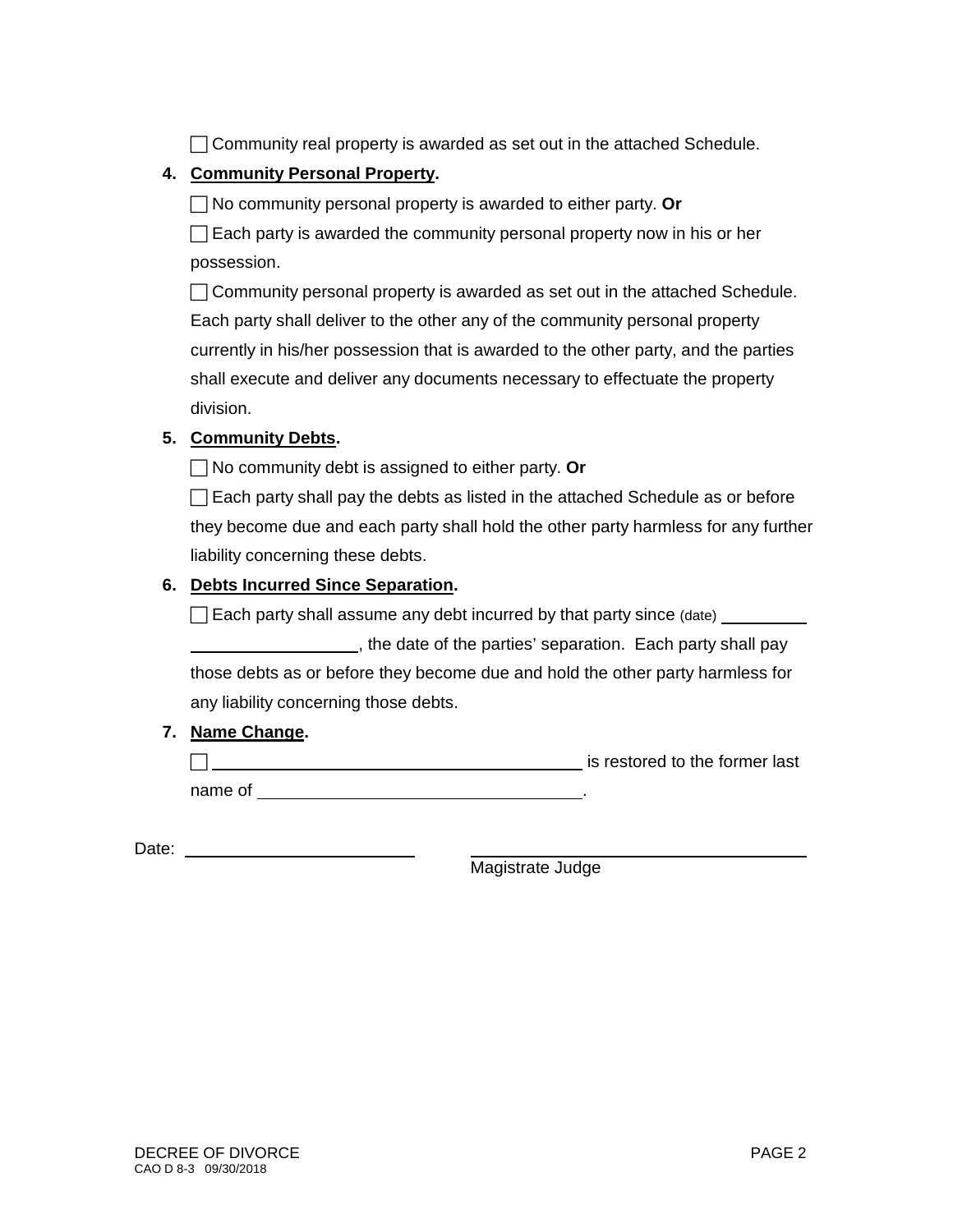# CLERK'S CERTIFICATE OF SERVICE

I certify that a copy of this Decree was served:

| (Name)                          | <b>By United States mail</b><br>By personal delivery<br>By fax (number) ________ |
|---------------------------------|----------------------------------------------------------------------------------|
| (Street or Post Office Address) | By email to:                                                                     |
| (City, State, and Zip Code)     | (If allowed)                                                                     |
| (Name)                          | <b>By United States mail</b><br>By personal delivery<br>By fax (number) ______   |
| (Street or Post Office Address) | By email to:                                                                     |
| (City, State, and Zip Code)     | (If allowed)                                                                     |
| Date:                           | Deputy Clerk                                                                     |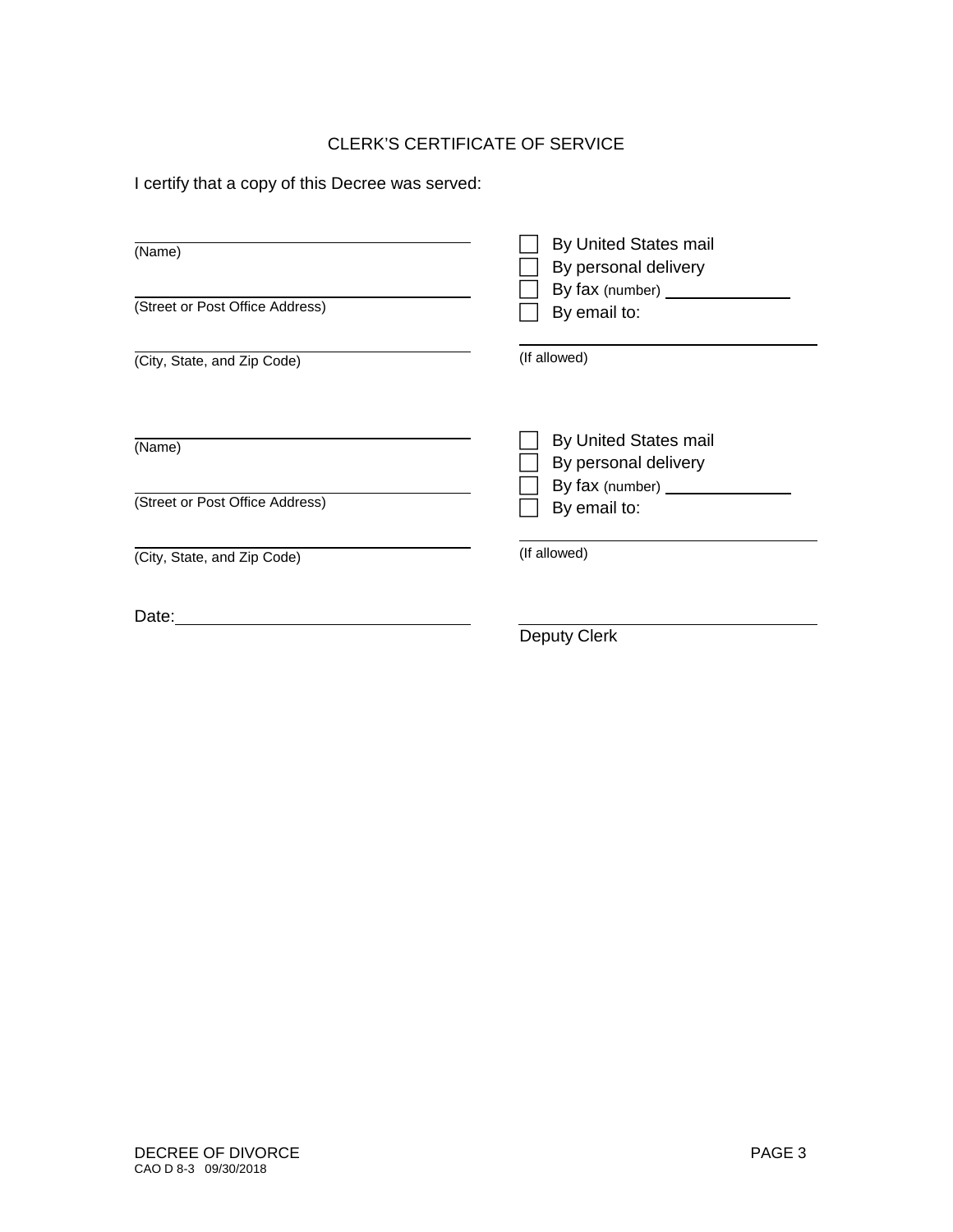**Complete the Property and Debt Schedule that follows (if you are using it). Otherwise, remove this page and the Property and Debt Schedule that follows.**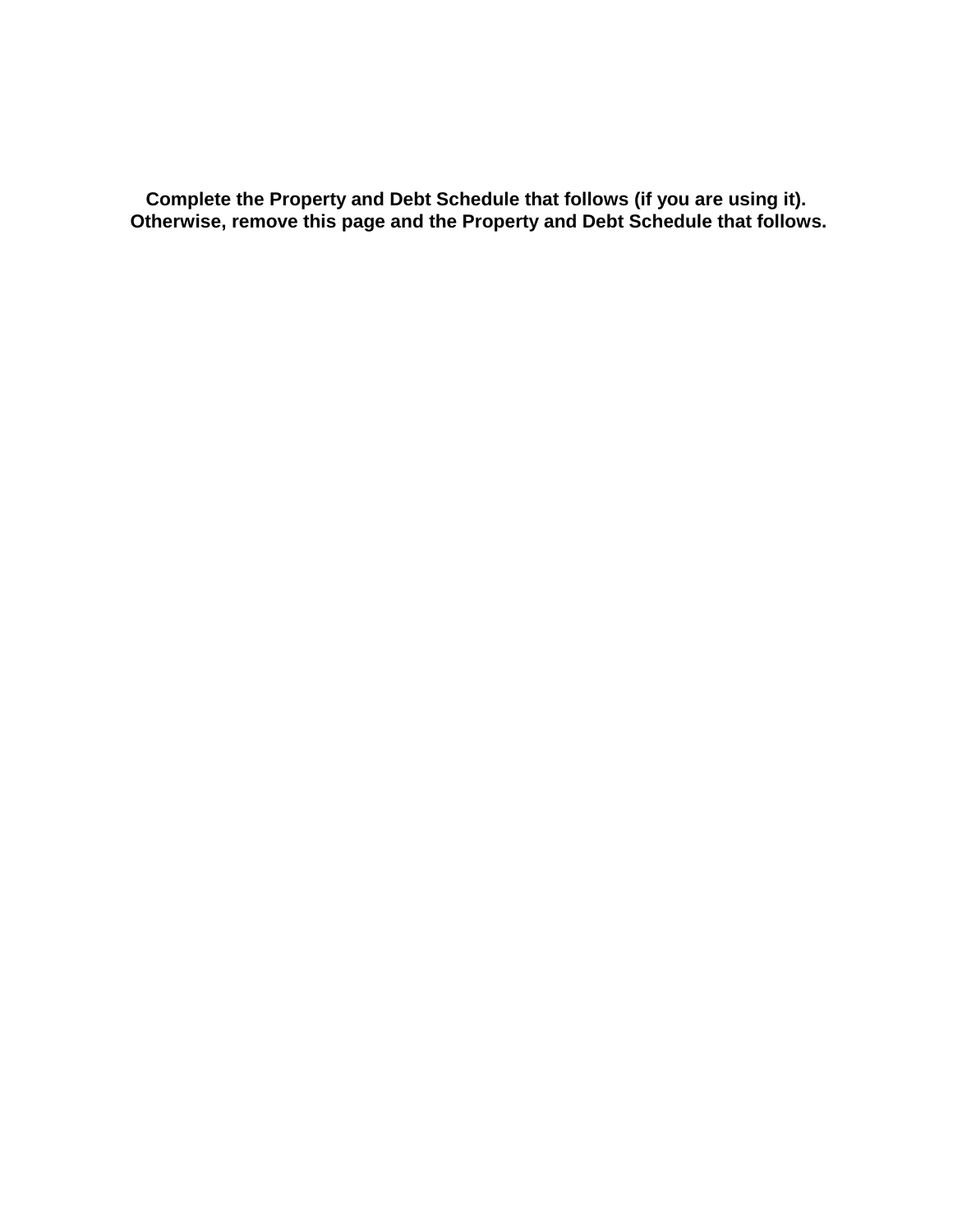# **Property and Debt Schedule Separate Property.**

|                                                                                                                                                                                                                                | (your name) Separate Property:                                                   |
|--------------------------------------------------------------------------------------------------------------------------------------------------------------------------------------------------------------------------------|----------------------------------------------------------------------------------|
| None. or (list separate property below)                                                                                                                                                                                        |                                                                                  |
|                                                                                                                                                                                                                                |                                                                                  |
|                                                                                                                                                                                                                                |                                                                                  |
|                                                                                                                                                                                                                                |                                                                                  |
|                                                                                                                                                                                                                                |                                                                                  |
|                                                                                                                                                                                                                                |                                                                                  |
|                                                                                                                                                                                                                                |                                                                                  |
|                                                                                                                                                                                                                                |                                                                                  |
| None. or (list separate property below)                                                                                                                                                                                        |                                                                                  |
|                                                                                                                                                                                                                                |                                                                                  |
|                                                                                                                                                                                                                                |                                                                                  |
|                                                                                                                                                                                                                                |                                                                                  |
|                                                                                                                                                                                                                                |                                                                                  |
|                                                                                                                                                                                                                                |                                                                                  |
|                                                                                                                                                                                                                                |                                                                                  |
|                                                                                                                                                                                                                                |                                                                                  |
|                                                                                                                                                                                                                                |                                                                                  |
|                                                                                                                                                                                                                                |                                                                                  |
| <b>Community Real Property.</b>                                                                                                                                                                                                |                                                                                  |
|                                                                                                                                                                                                                                |                                                                                  |
|                                                                                                                                                                                                                                |                                                                                  |
|                                                                                                                                                                                                                                |                                                                                  |
| State of Idaho, and described in the deed as follows:                                                                                                                                                                          |                                                                                  |
|                                                                                                                                                                                                                                |                                                                                  |
|                                                                                                                                                                                                                                |                                                                                  |
|                                                                                                                                                                                                                                |                                                                                  |
|                                                                                                                                                                                                                                |                                                                                  |
|                                                                                                                                                                                                                                |                                                                                  |
|                                                                                                                                                                                                                                |                                                                                  |
| or                                                                                                                                                                                                                             |                                                                                  |
|                                                                                                                                                                                                                                |                                                                                  |
| subject to any liens. Spouse, (spouse's name) example and the state of the state of the state of the state of the state of the state of the state of the state of the state of the state of the state of the state of the stat |                                                                                  |
| is ordered to convey his/her interest in the property to the other party when (name of party who                                                                                                                               |                                                                                  |
|                                                                                                                                                                                                                                |                                                                                  |
|                                                                                                                                                                                                                                |                                                                                  |
| or                                                                                                                                                                                                                             | shall be sold and the net proceeds divided _____ % to (your name)_______________ |